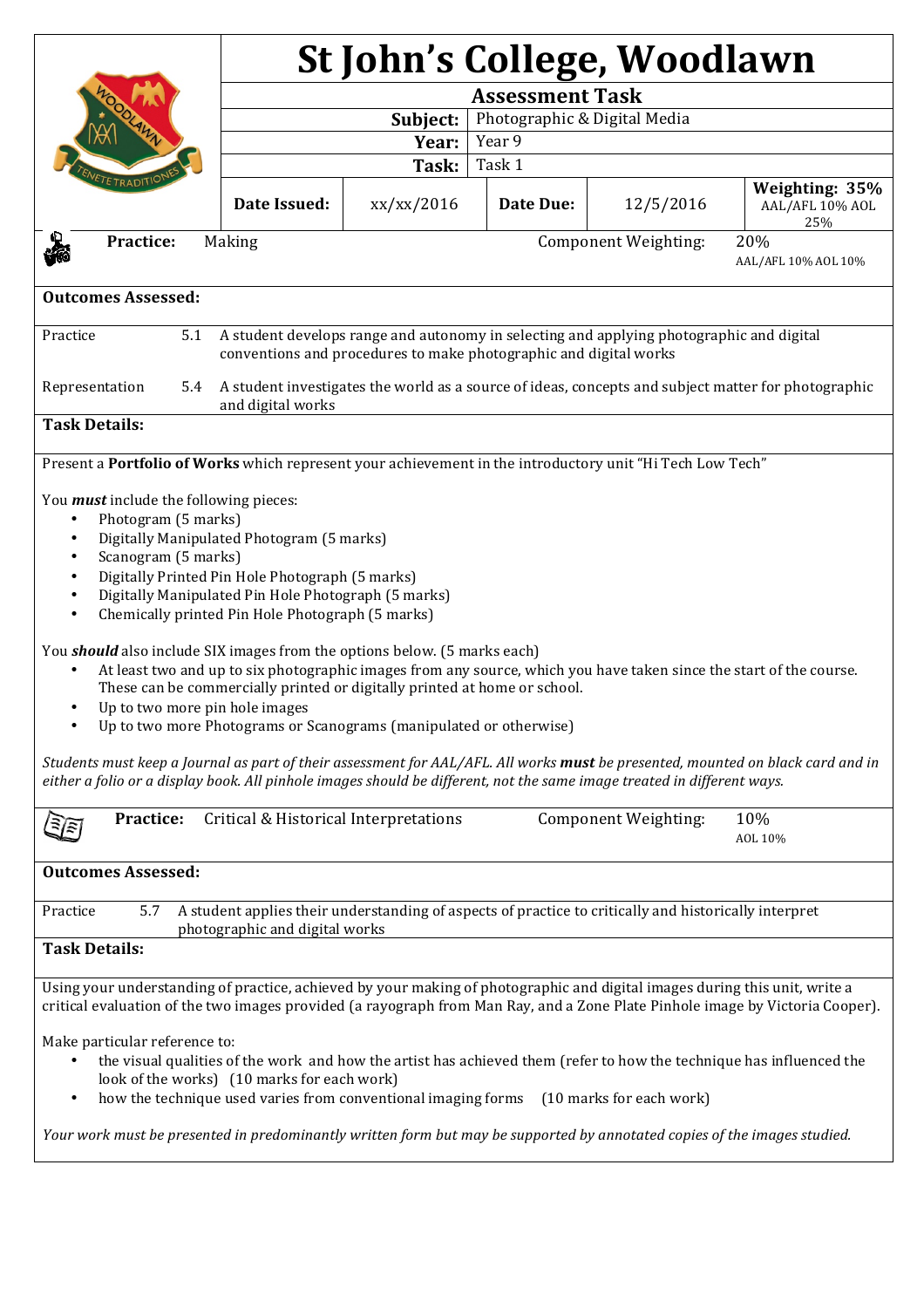## **Assessment Criteria & Marking Scales**

**Practice: Making** 

You will be assessed on:

**Co** 

| Your selection and application of photographic and digital conventions and procedures<br>Your use of aspects of the immediate environment as subject matter<br>Technical and aesthetic quality of the works presented<br>$\bullet$<br>Your use of feedback and self reflection in developing your works (as evidenced in your eJournal and Learning Profile) |                                                                                                                                                                                                                                                                                                                                                                                                                                            |  |  |  |
|--------------------------------------------------------------------------------------------------------------------------------------------------------------------------------------------------------------------------------------------------------------------------------------------------------------------------------------------------------------|--------------------------------------------------------------------------------------------------------------------------------------------------------------------------------------------------------------------------------------------------------------------------------------------------------------------------------------------------------------------------------------------------------------------------------------------|--|--|--|
| $\mathbf{A}$                                                                                                                                                                                                                                                                                                                                                 | Students make sophisticated photographic and digital works with a perceptive understanding of how to develop meaning and<br>represent ideas and interests in the world. They create works with a sophisticated understanding of photographic and digital<br>conventions and procedures. They demonstrate highly developed technical accomplishment and refinement in making and<br>resolving sophisticated photographic and digital works. |  |  |  |
| $\bf{B}$                                                                                                                                                                                                                                                                                                                                                     | Students make accomplished photographic and digital works with a clear understanding of how to develop meaning and<br>represent ideas and interests in the world. They create works with a clear understanding of photographic and digital conventions<br>and procedures. They demonstrate well-developed technical accomplishment and refinement in making and resolving<br>sophisticated photographic and digital works.                 |  |  |  |
| $\mathbf C$                                                                                                                                                                                                                                                                                                                                                  | Students make a variety of photographic and digital works with an understanding of how to develop meaning and represent ideas<br>and interests in the world. They create works with a sound understanding of photographic and digital conventions and<br>procedures. They demonstrate sound technical accomplishment and refinement in making and resolving photographic and digital<br>works.                                             |  |  |  |
| D                                                                                                                                                                                                                                                                                                                                                            | Students make photographic and digital works with some understanding of how to develop meaning and represent ideas and<br>interests in the world. They create works with some understanding of photographic and digital conventions and procedures.<br>They demonstrate some technical accomplishment in making and resolving sophisticated photographic and digital works.                                                                |  |  |  |
| $\bf{E}$                                                                                                                                                                                                                                                                                                                                                     | Students make simple photographic and digital works in which ideas and interests in the world are represented in a limited way.<br>They create works with an elementary understanding of photographic and digital conventions and procedures. They demonstrate<br>a limited level of technical accomplishment in making and resolving elementary photographic and digital works.                                                           |  |  |  |
| <b>Practice: Critical &amp; Historical Interpretations</b>                                                                                                                                                                                                                                                                                                   |                                                                                                                                                                                                                                                                                                                                                                                                                                            |  |  |  |
| You will be assessed on:                                                                                                                                                                                                                                                                                                                                     |                                                                                                                                                                                                                                                                                                                                                                                                                                            |  |  |  |
| $\bullet$<br>$\bullet$<br>$\bullet$                                                                                                                                                                                                                                                                                                                          | Your understanding and explanation of how material practice influences the visual qualities of a work<br>Your understanding and explanation of material practice as it relates to the works examined<br>Your understanding and explanation of the visual qualities of the works examined                                                                                                                                                   |  |  |  |
| $\mathbf{A}$                                                                                                                                                                                                                                                                                                                                                 | Students demonstrate a sophisticated understanding of the relationship between the material practice used by the artist and the<br>visual qualities of the work. Students confidently interpret, explain and make judgements about photographic and digital works.                                                                                                                                                                         |  |  |  |
| $\bf{B}$                                                                                                                                                                                                                                                                                                                                                     | Students demonstrate a clear understanding of the relationship between the material practice used by the artist and the visual<br>qualities of the work. Students interpret, explain and make judgements about photographic and digital works.                                                                                                                                                                                             |  |  |  |
| $\mathbf C$                                                                                                                                                                                                                                                                                                                                                  | Students demonstrate an understanding of the relationship between the material practice used by the artist and the visual<br>qualities of the work. Students interpret, explain and make judgements about some aspects of photographic and digital works.                                                                                                                                                                                  |  |  |  |
| D                                                                                                                                                                                                                                                                                                                                                            | Students recognise the relationship between the material practice used by the artist and the visual qualities of the work. Students<br>make limited judgements about photographic and digital works.                                                                                                                                                                                                                                       |  |  |  |
| E                                                                                                                                                                                                                                                                                                                                                            | Students recognise some of the relationships between the material practice used by the artist and the visual qualities of the work.<br>Students make simple judgements about photographic and digital works.                                                                                                                                                                                                                               |  |  |  |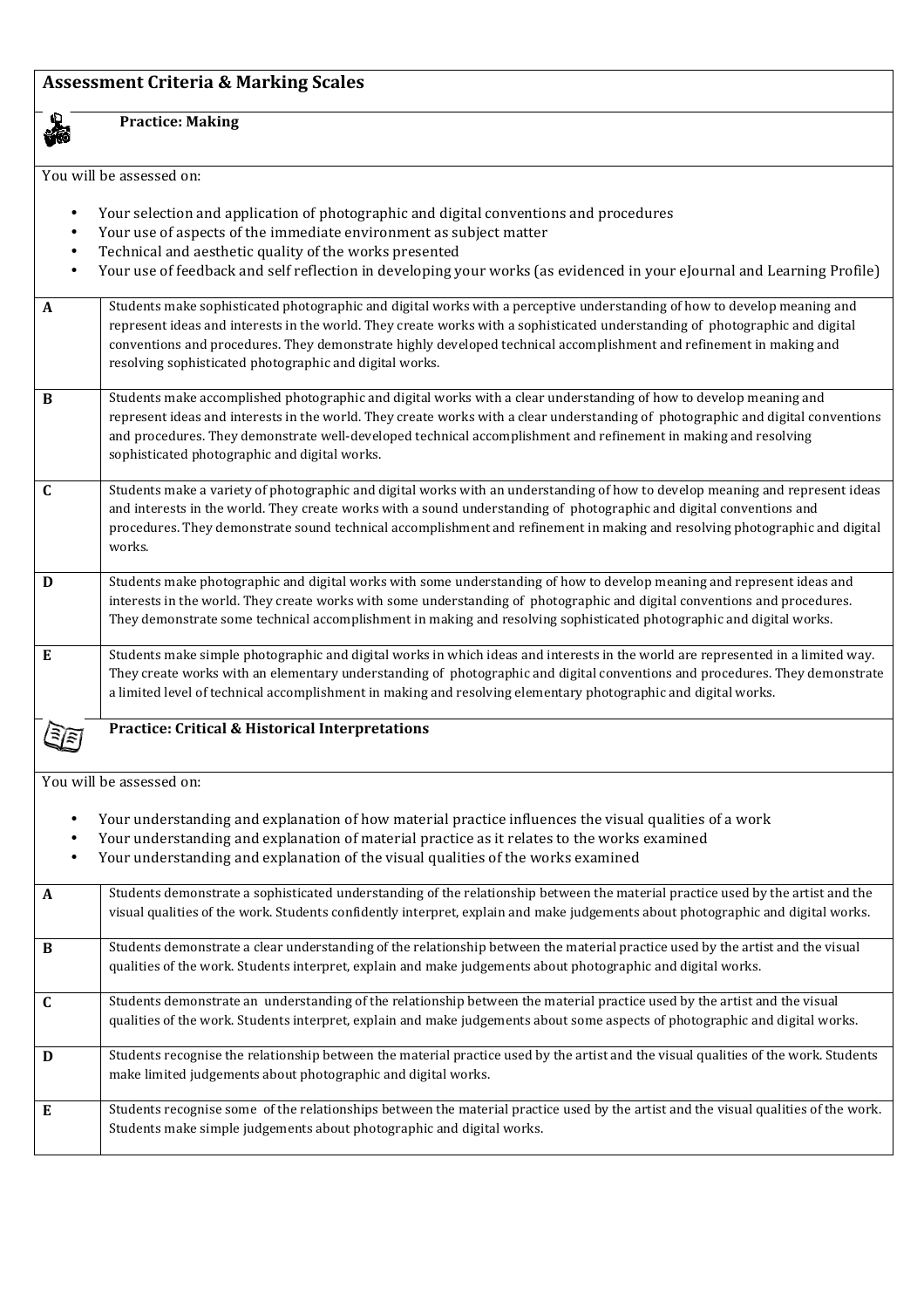

*Man Ray "Gun With Alphabet" 1925 (Rayograph/Photogram)*